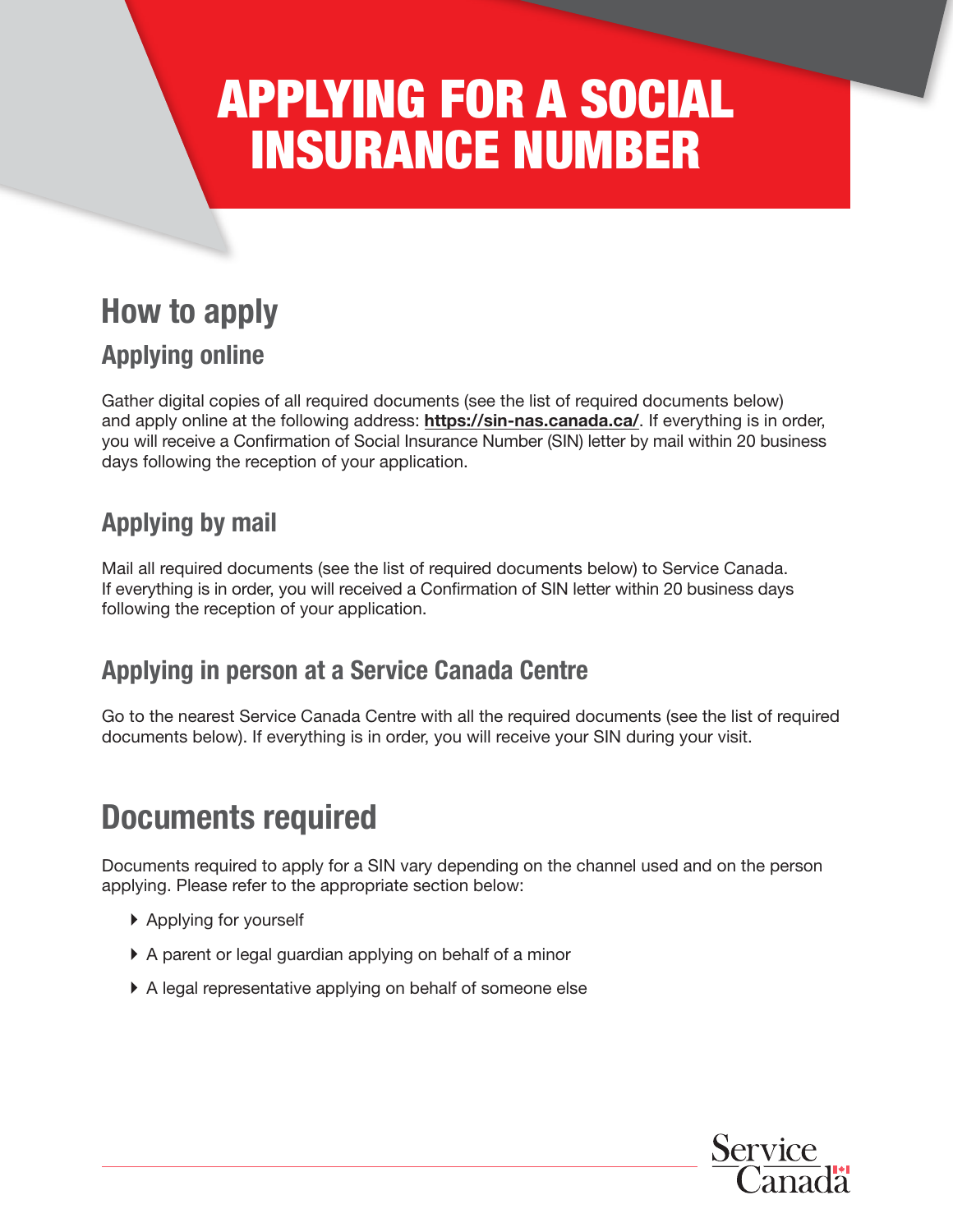# Applying for yourself

### Applying online

- 1. A digital copy of an **original** valid primary document (both sides of the document must be provided if there is identity information on each side)
- 2. A digital copy of an **original** valid secondary document
- 3. A digital copy of your proof of address
- 4. A digital copy of an **original** valid supporting document (only applicable if the name on your primary document is different than the name on your secondary document or from the name on your online SIN application form)

Note: The same requirements apply to children over the age of 12, but under the age of majority, that are applying for themselves. If the child cannot provide the required documents, a representative must apply on the child's behalf and must follow the instruction for a parent or legal guardian applying on behalf of a minor or for a legal representative applying on behalf of someone else.

If you wish to have the Confirmation of SIN letter mailed to an address other than your own, you must apply by mail.

### Applying by mail

- 1. An original valid primary document
- 2. A completed and signed SIN application form. If you are unable to print the application form, you can order one by phone at 1-866-274-6627 (toll free number) or, if outside Canada, at 1-506-548-7961 (long distance charges will apply)
- 3. An original valid supporting document (only applicable if the name on your primary document is different than the name on your SIN application form)

### Applying in person

- 1. An original valid primary document
- 2. An original valid secondary document (only applicable if you have reached the age of majority in your province or territory of residence)
- 3. An **original** valid supporting document (only applicable if the name on your primary document is different than the name on your secondary document or than the name you wish to register in the Social Insurance Register)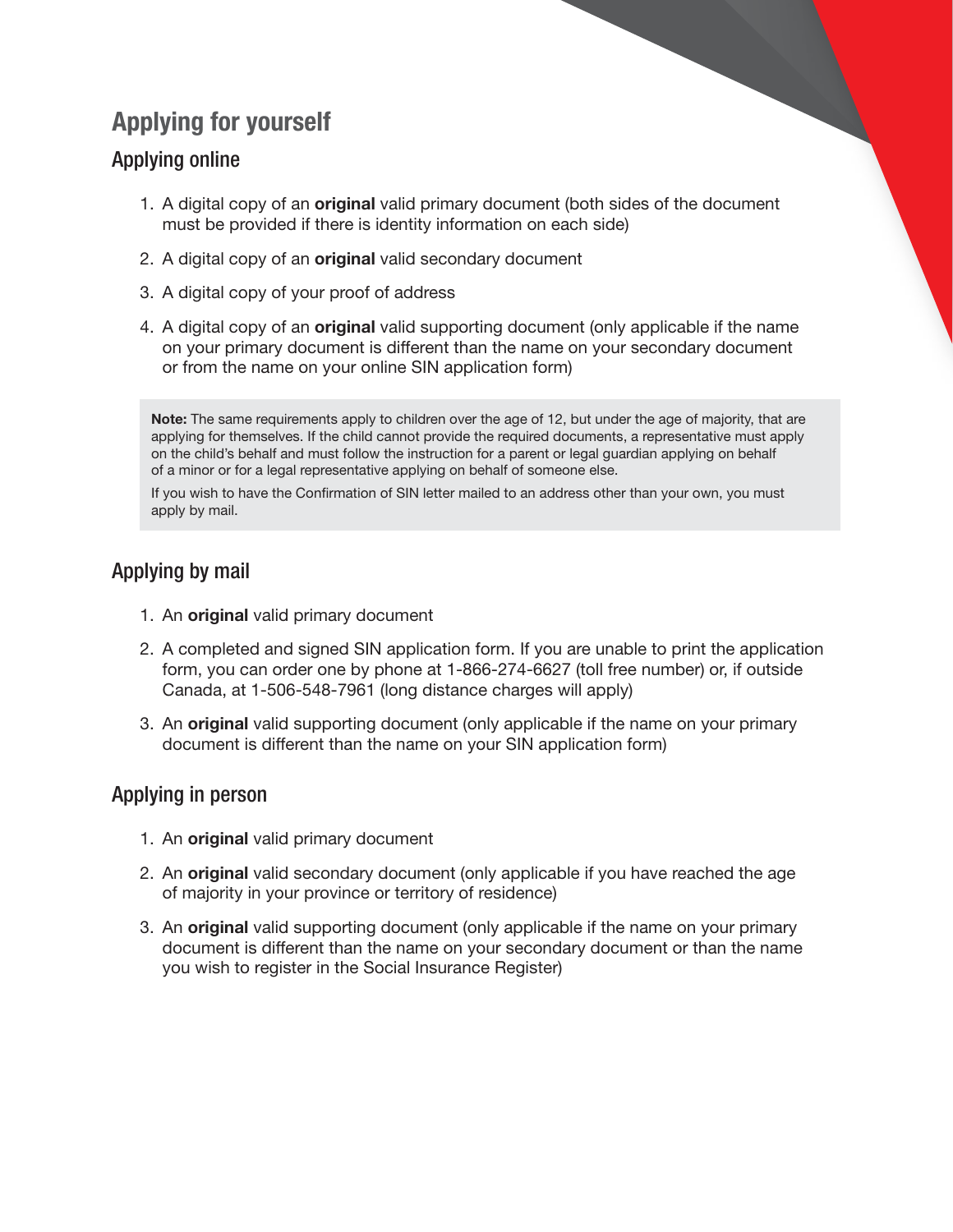# Parent or legal guardian applying on behalf of a minor

### Applying online

- 1. A digital copy of the child's **original** valid primary document (you must provide both sides of the document if there is identity information on each side)
- 2. A digital copy of the child's **original** valid supporting document (only applicable if the name indicated on the child's primary document is different than the one on the online SIN application)
- 3. Parent or Legal guardian: a digital copy of your own original valid primary document (you must provide both sides of the document if there is identity information on each side)
- 4. Parent or Legal guardian: a digital copy of your own original valid secondary document
- 5. Parent or Legal guardian: a digital copy of your own proof of address
- 6. Parent or Legal guardian: a digital copy of your own original valid supporting document (only applicable if the name on your primary document is different than the one on your secondary document or different than the parent's or legal guardian's name on the online SIN application form)
- 7. Legal guardian only: a digital copy of an original or certified copy of a document that confirms your legal guardianship, issued by a provincial or territorial authority. In Quebec, a notarized will is an acceptable document

### Applying by mail

- 1. The child's **original** valid primary document
- 2. A completed and signed SIN application form. If you are unable to print the application form, you can order one by phone at 1-866-274-6627 (toll free number) or, if outside Canada, at 1-506-548-7961 (long distance charges will apply)
- 3. The child's **original** valid supporting document (only applicable if the name on the child's primary document is different than the one on the SIN application form)
- 4. Parent or Legal guardian: your own original valid primary document
- 5. Parent or Legal guardian: your own original valid supporting document (only applicable if the name on your primary document is different than the parent's or legal guardian's name indicated on the online SIN application form)
- 6. Legal guardian only: an original or a certified copy of a document that confirms your legal guardianship, issued by a provincial or territorial authority. In Quebec, a notarized will is an acceptable document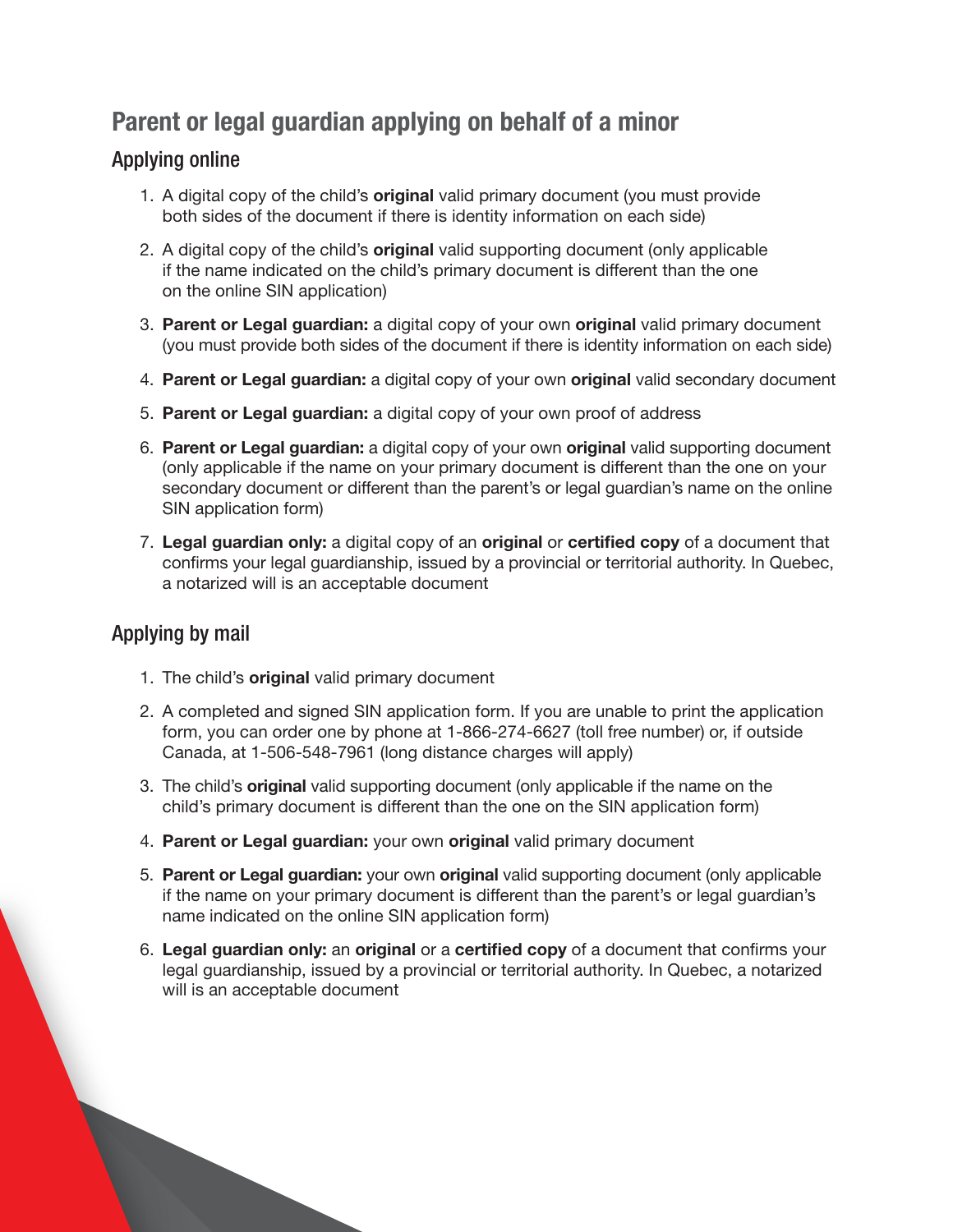### Applying in person

- 1. The child's **original** valid primary document
- 2. The child's **original** valid supporting document (only applicable if the name on the child's primary document is different than the one you wish to register in the Social Insurance Register)
- 3. Parent or Legal guardian: your own SIN or, if you do not have a SIN, your own **original** valid primary document
- 4. Parent or Legal guardian: your own original valid secondary document
- 5. Parent or Legal guardian: your own original valid supporting document (only applicable if the name on your primary document is different than the one on your secondary document)
- 6. Legal guardian only: an original or a certified copy of a document that confirms your legal guardianship, issued by a provincial or territorial authority. In Quebec, a notarized will is an acceptable document

### Legal representative applying on behalf of someone else

### Applying online

- 1. A digital copy of the represented person's **original** valid primary document (you must provide both sides of the document if there is identity information on each side)
- 2. A digital copy of the represented person's **original** valid supporting document (only applicable if the name on the represented person's primary document is different than the one on the online SIN application form)
- 3. Legal representative: a digital copy of your own proof of address
- 4. Legal representative: a digital copy of your own original valid photo identification confirming your identity. Provincial and territorial employees must submit a digital copy of their **original** valid employee photo identification
- 5. Legal representative: a digital copy of an original or certified copy of a document that confirms proof of legal representation, issued by a provincial or territorial authority. In Quebec, a notarized will is an acceptable document
- 6. Provincial and territorial employees: a digital copy of an original letter of authorization issued by the agency and signed by the agency's director or administrator, authorizing the employee to apply for a SIN on behalf of the agency; this letter must be on the agency's letterhead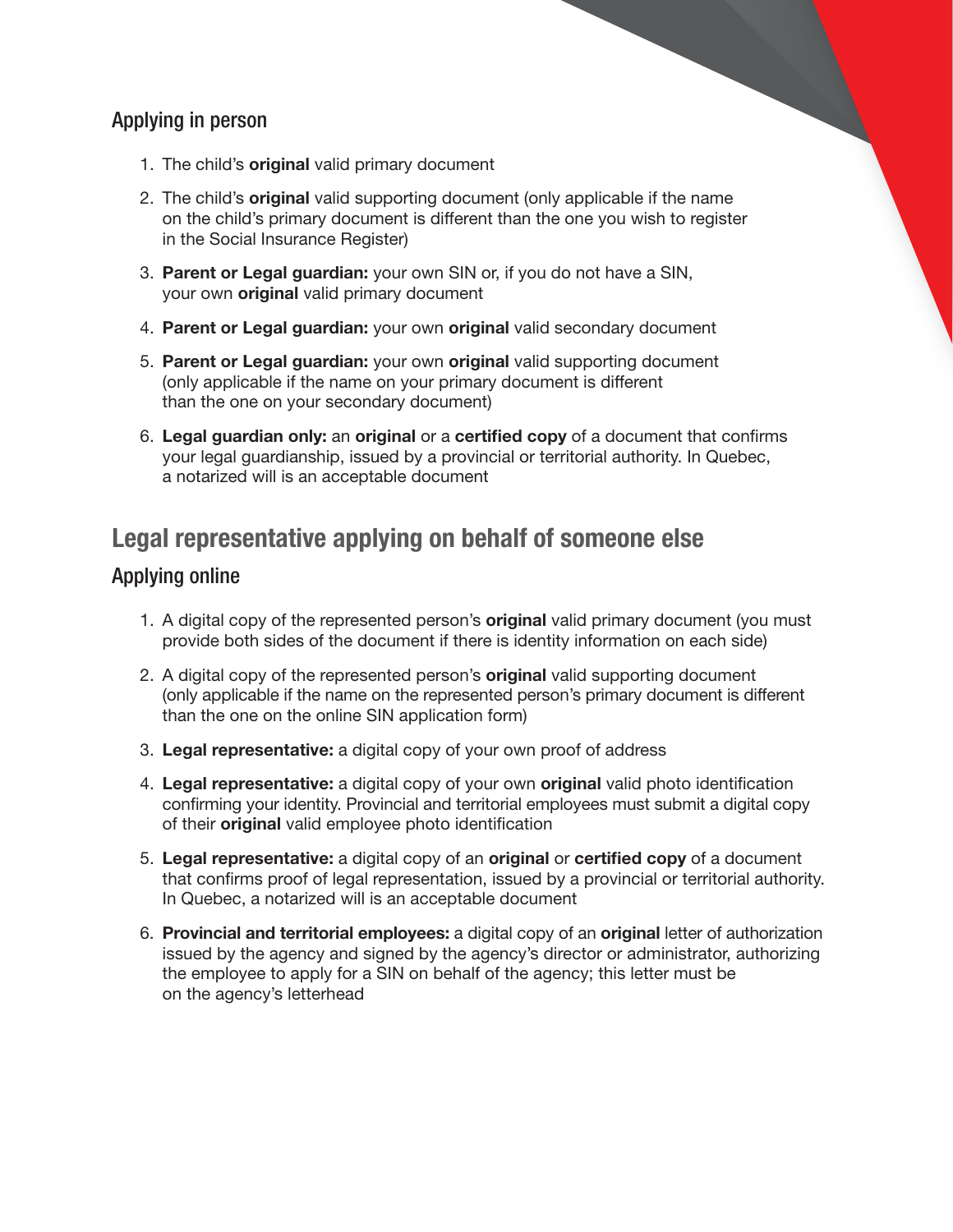### Applying by mail

- 1. The represented person's **original** valid primary document
- 2. A completed and signed SIN application form. If you are unable to print the application form, you can order one by phone at 1-866-274-6627 (toll free number) or, if outside Canada, at 1-506-548-7961 (long distance charges will apply)
- 3. The represented person's **original** valid supporting document (only applicable if the name on the represented person's primary document is different than the one on the SIN application form)
- 4. Legal representative: your own original valid photo identification confirming your identity. Provincial and territorial employees must provide an **original** valid employee photo identification
- 5. Legal representative: an original or certified copy of a document that confirms proof of legal representation, issued by a provincial or territorial authority. In Quebec, a notarized will is an acceptable document
- 6. Provincial and territorial employees: an original letter of authorization issued by the agency and signed by the agency's director or administrator, authorizing the employee to apply for a SIN on behalf of the agency. This letter must be on the agency's letterhead

### Applying in person

- 1. The represented person's **original** valid primary document
- 2. The represented person's **original** valid supporting document (only applicable if the name on the person's primary document is different than the name you wish to register in the Social Insurance Register)
- 3. Legal representative: your own original valid photo identification confirming your identity. Provincial and territorial employees must provide original valid employee photo identification
- 4. Legal representative: an original or certified copy of a document that confirms proof of legal representation, issued by a provincial or territorial authority. In Quebec, a notarized will is an acceptable document
- 5. Provincial and territorial employees: an original letter of authorization issued by the agency and signed by the agency's director or administrator, authorizing the employee to apply for a SIN on behalf of the agency; this letter must be on the agency's letterhead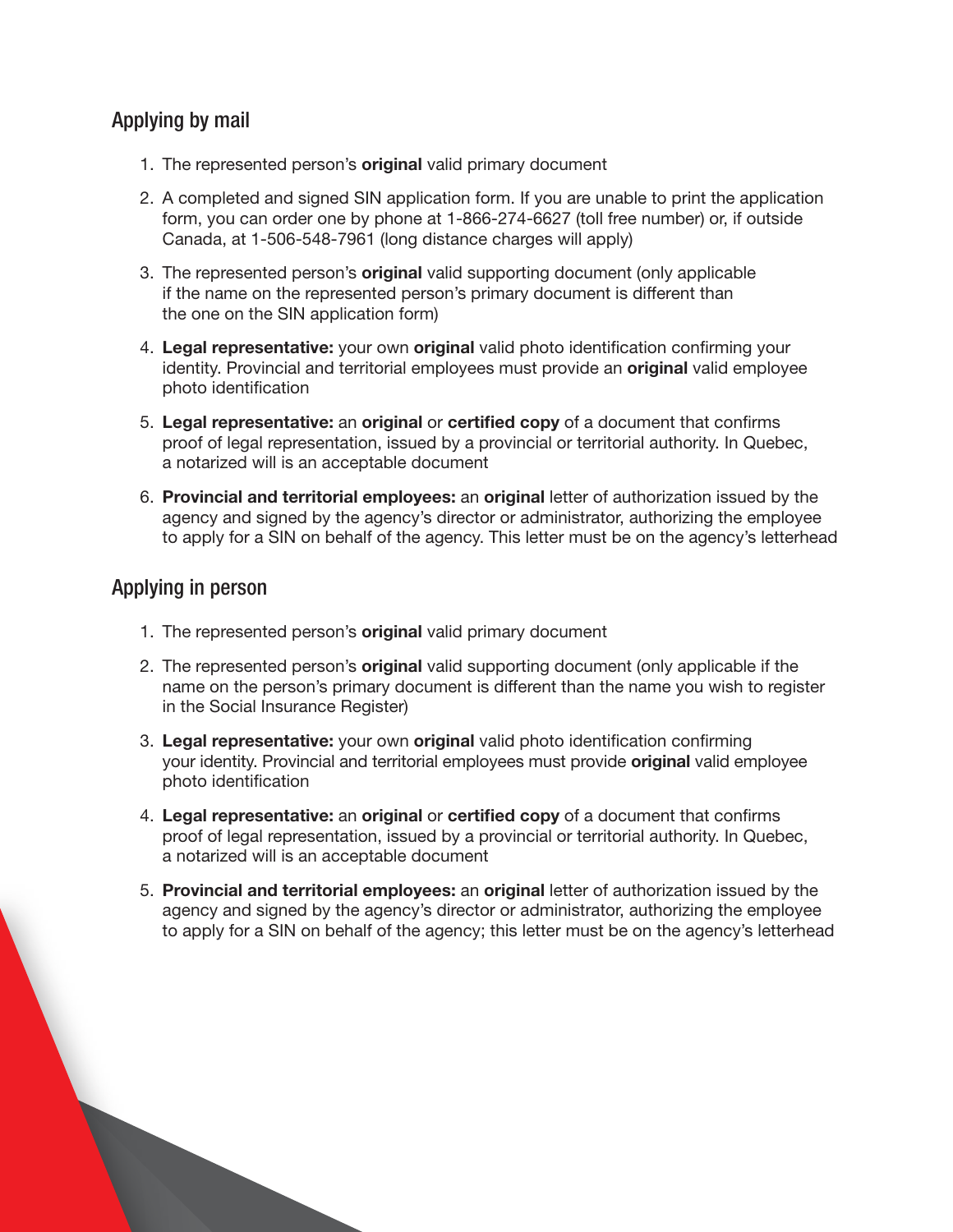# Descriptions and examples of the required documents

# Primary document

A primary document is an official document that proves your identity and status in Canada.

#### Canadian citizens must provide one of the following:

- $\triangleright$  Certificate of birth or birth certificate issued by the vital statistics agency in the province or territory where you were born
- ▶ Certificate of Canadian Citizenship issued by Immigration, Refugees and Citizenship Canada (IRCC) or Citizenship and Immigration Canada (CIC)
- ▶ Certificate of Registration of Birth Abroad issued before 1977 by CIC

Note: Most original certificates of birth and birth certificates are acceptable to obtain a SIN. However, some birth certificates, although they are original documents issued by a vital statistics agency, may no longer be considered valid by the issuing province or meet the requirements for various reasons. Service Canada must review the document to determine its validity.

Service Canada does not accept Quebec proof of birth documents issued prior to 1994.

If you have Indian status under the *Indian Act* and you want to register your status in your SIN record, you must provide your primary document and a Certificate of Indian Status issued by the Government of Canada.

#### Permanent residents must provide one of the following:

- ▶ Permanent Resident Card issued by IRCC or CIC
- ▶ Confirmation of Permanent Residence (COPR) issued by IRCC, accompanied by a travel document (for example, a foreign passport) or an alternate photo identification issued by a provincial or territorial authority (for example, a driver's license)

Note: If the COPR is used within one year of becoming a permanent resident, it is acceptable. After this period, the Permanent Resident Card is required

- ▶ Record of Landing issued by CIC before June 28, 2002
- ▶ Verification of Landing issued by IRCC or CIC. This document is provided when an original Record of Landing or the COPR is not available (for example, if it has been lost). This document is only acceptable to amend a SIN record or to obtain a confirmation of an existing SIN
- ▶ Status Verification or Verification of Status issued by IRCC or CIC. This document is only acceptable to amend a SIN record or to obtain a confirmation of an existing SIN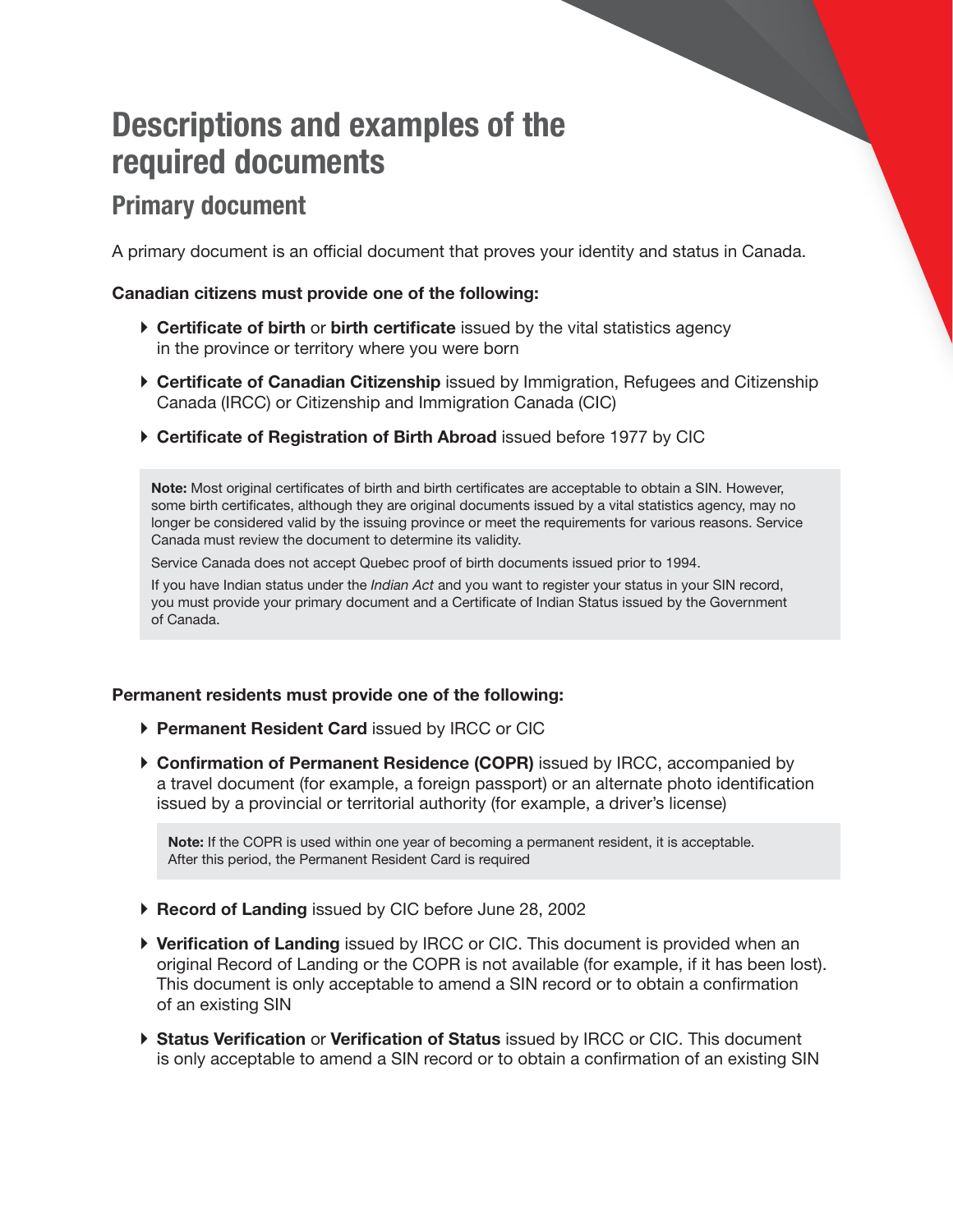#### Temporary residents must provide one of the following:

- ▶ Work permit issued by IRCC or CIC
- ▶ Study permit issued by IRCC or CIC and meets one of the following requirements:
	- a study permit that indicates the permit holder "may accept employment" or "may work" in Canada
	- a study permit and a "confirmation to work off campus" letter issued by IRCC or CIC prior to February 11, 2015

Note: If neither of these requirements is met, contact IRCC to verify if you are eligible to apply for an amended study permit.

- ▶ Visitor record issued by IRCC or CIC, indicating you are authorized to work in Canada
- **Diplomatic identity card** and a work authorization issued by the Department of Foreign Affairs, Trade and Development

#### Individuals residing outside Canada who are not Canadian citizens nor Registered Indians with no legal status in Canada but who are eligible to receive a Canadian government benefit or pension must provide both of the following:

- $\triangleright$  Birth certificate issued by a state authority from your country of birth. If the document is not in English or French, see translation requirements below
- ▶ Letter confirming eligibility for pension or benefits from Canada Pension Plan, Old Age Security or Régime des rentes du Québec

### Secondary document

A secondary document is an official document that confirms your identity.

The secondary document must be valid and issued by a government (federal, provincial or territorial). The document must contain the following information:

- ▶ Legal name (surname and given name); and
- ▶ Date of birth

#### Examples of acceptable secondary documents:

- ▶ A passport (Canadian or foreign)
- } A provincial or territorial ID card or driver's license
- ▶ Any other government-issued ID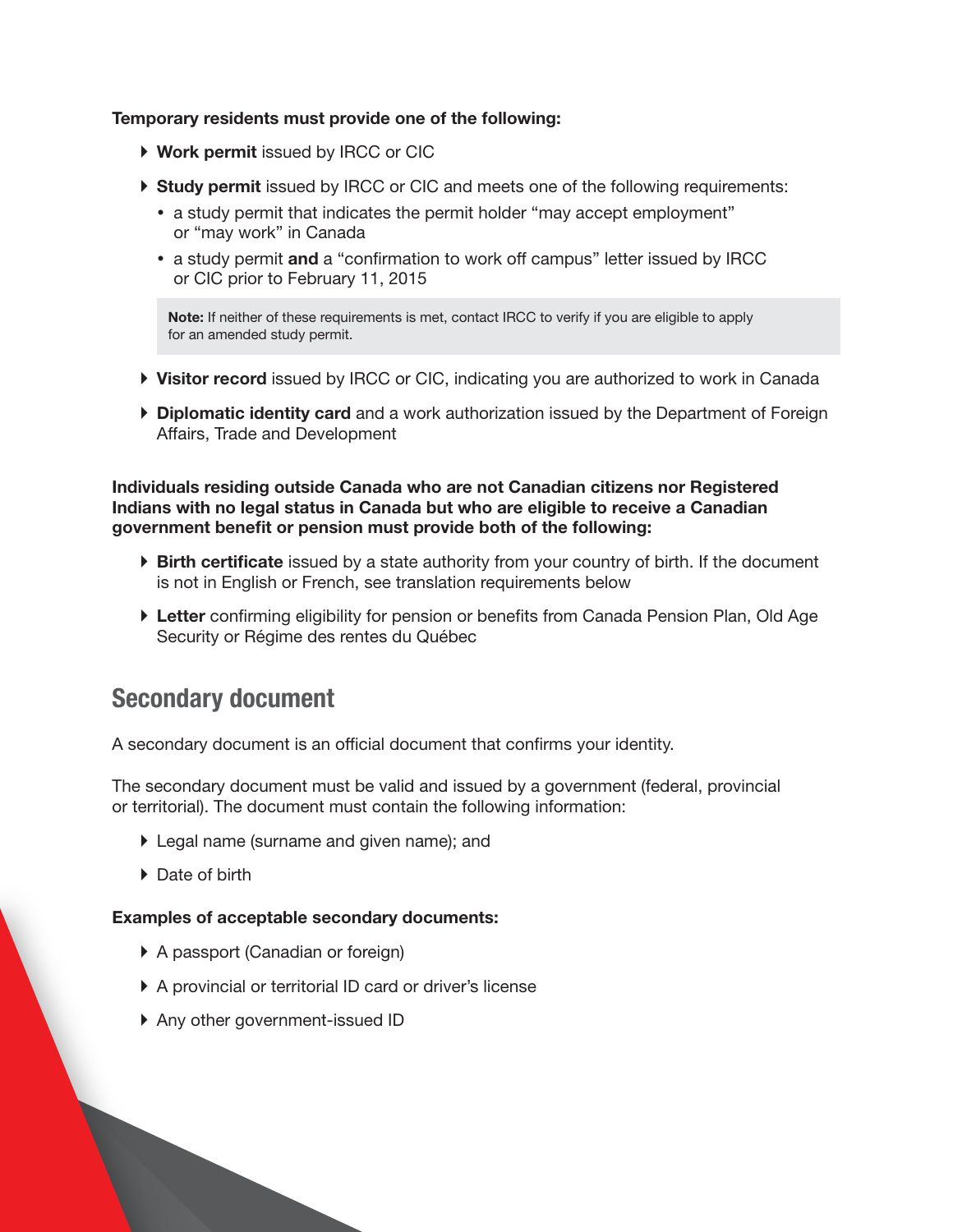# Supporting document

A supporting document is a legal document indicating the name you currently use. It is required if the name on your primary document is different than the one you are currently using or is different than the name on your secondary document.

#### Examples of acceptable supporting documents:

} Certificate of marriage, record of solemnization of marriage or marriage statement (or a similarly titled document, depending on the issuing authority) to support your family name after marriage

Note: This does not apply to Quebec residents married after April 1, 1981.

- } Divorce decree, certificate of divorce or decree absolute issued in accordance with a court (Canadian or foreign) for the dissolution of a marriage to support the family name requested on the SIN record when it does not appear on the primary or secondary document
- } Legal change of name certificate or court order document issued in accordance with provincial or territorial name change legislation
- ▶ Adoption order certified by a Canadian court (applies to adoptions in Canada only)
- } Notarial certificate, also called notarial adoption certificate, issued by the country of origin of a child adopted abroad and used by the adoptive parents to have the SIN issued in the adopted child's Canadian name
- ▶ Request to Amend Record of Landing issued by IRCC or CIC and used to amend a Record of Landing or a COPR

# Proof of address

A proof of address is a document issued by an institution or organization, which contains the following information:

- } Applicant's name (surname and given name) or, if applying on behalf of someone else, the parent, legal guardian or legal representative's name (surname and given name)
- } Applicant's address or, if applying on behalf of someone else, the parent, legal guardian or legal representative's address

Note: Correspondence from the SIN Program, such as a previous Confirmation of SIN letter or a reject letter, is not accepted as a proof of address.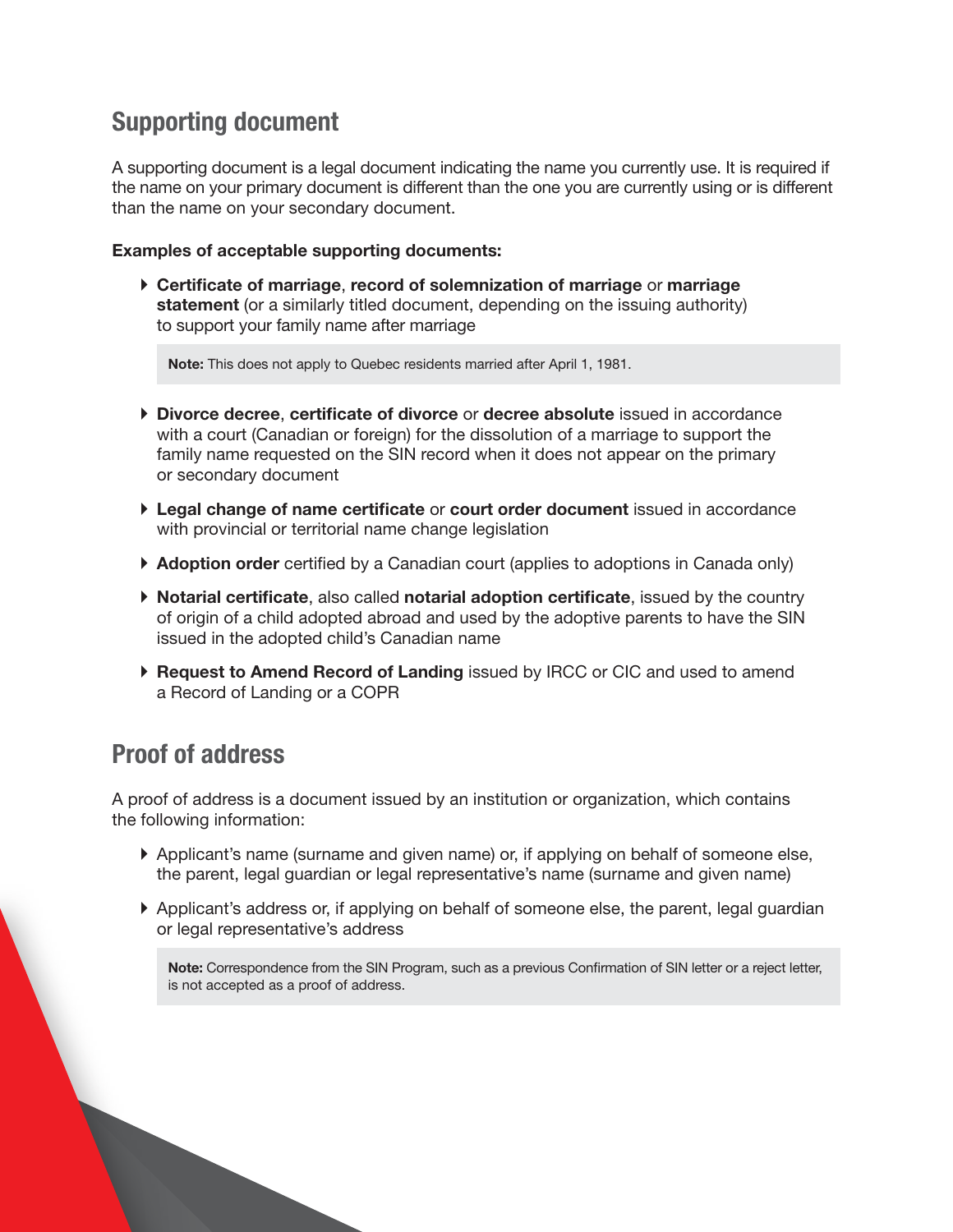#### Examples of acceptable proofs of address:

- } A letter or document from a government (federal, provincial, territorial or foreign)
- } A letter or document from a financial institution (bank statement, credit card statement, mortgage contract or statement, etc.)
- } A residential tenancy agreement or lease
- } A bill (from a telecom provider, a cable provider, a utility provider, etc.)
- } Any document issued by a school, college or university
- ▶ Employment contract
- } A letter from an organization or an institution attesting the mailing address of the applicant. The organization or institution and the applicant must sign the letter confirming the mailing address

### Translation requirements

If you submit a document that is not in English or French, you must also submit the two following documents:

- ▶ An English or French translation of the document
- } An attestation or affidavit written and signed by the translator

If the document has been translated by a certified translator, you must submit an attestation. The attestation is a document stating that the translation is a true and accurate version of the original text. (A certified translator is a member of a provincial or territorial organization of translators and interpreters.)

If the document has been translated by a translator who is not certified, you must submit an affidavit. The affidavit is a document stating that the translation is a true and accurate version of the original text. The translator must sign the affidavit in front of a commissioner for oaths or a commissioner for taking affidavits. (A commissioner for oaths or a commissioner for taking affidavits is appointed by a province or territory.)

Note: Translations by family members are not acceptable. A family member is defined as being a parent, guardian, sister, brother, spouse, grandparent, child, aunt, uncle, niece, nephew or first cousin.

There is no fee to apply for a SIN.